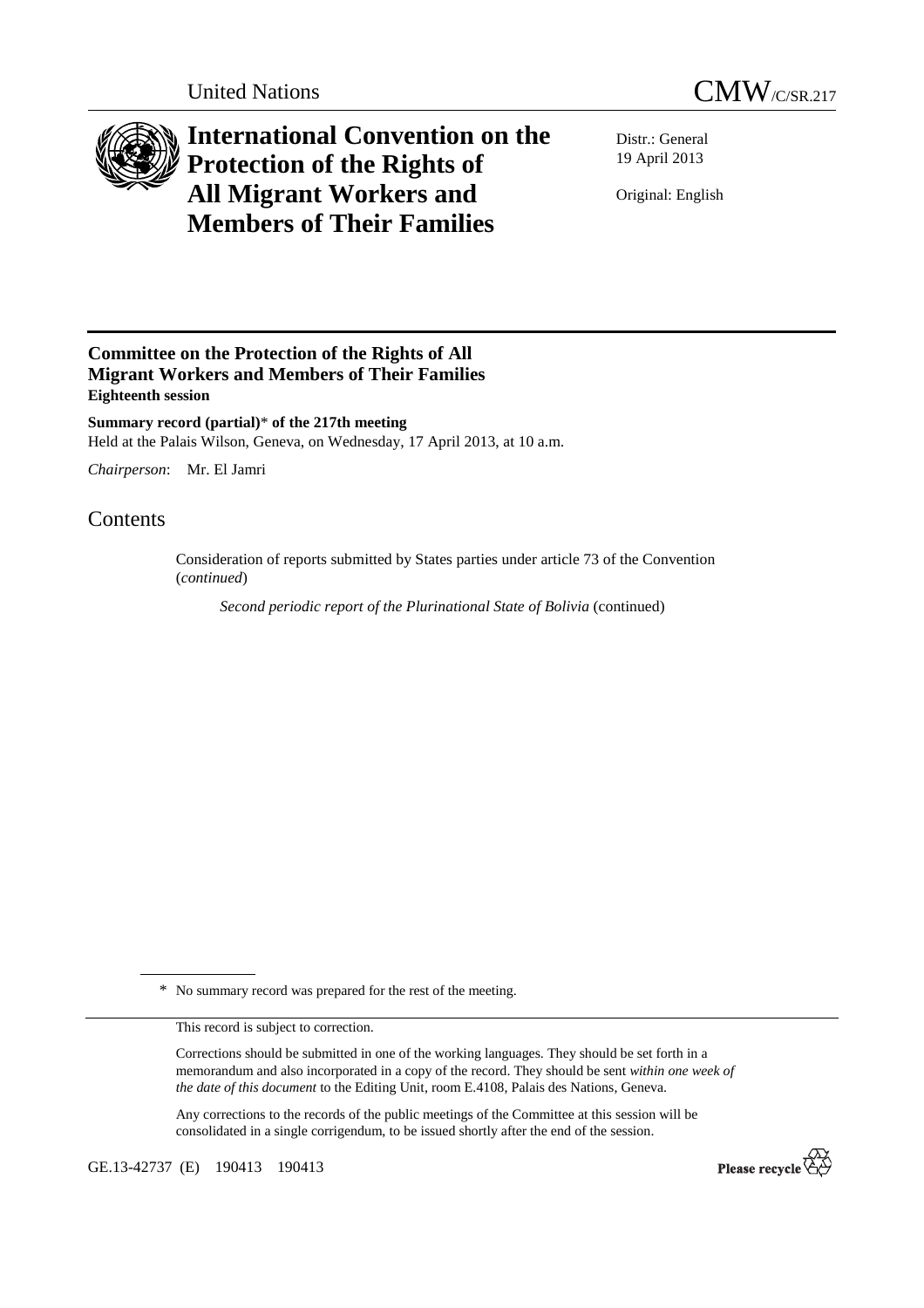*The discussion covered in the summary record began at 10.40 a.m.* 

 **Consideration of reports submitted by States parties under article 73 of the Convention** (*continued*)

*Second periodic report of the Plurinational State of Bolivia* (continued) (CMW/C/BOL/2; CMW/C/BOL/Q/2; CMW/C/BOL/Q/2/Add.1, Spanish only)

1. *At the invitation of the Chairperson, the delegation of the Plurinational State of Bolivia took places at the Committee table.* 

2. **The Chairperson** invited the delegation to continue replying to the questions asked at the previous meeting (CMW/C/SR.216).

3. **Ms. Llanos Sangüesa** (Plurinational State of Bolivia), giving an overview of regional cooperation on migration issues, said that under the Southern Common Market (MERCOSUR) Residence Agreement, to which Bolivia was a party, citizens of MERCOSUR member States were free to obtain residence in participating countries, provided they could prove their nationality through one of several State-issued documents, passed criminal background checks, underwent a medical examination, where mandated, and paid the necessary administrative fee. Obtaining residence was not contingent upon having a work contract. Temporary residence permits enabled holders and members of their family to work and access basic services. Temporary residents could apply for permanent residence after two years. In addition, draft regulations had been submitted to the General Secretariat of the Andean Community of Nations to ensure the full implementation of the Andean Cooperation Mechanism on Consular Assistance and Protection and Migratory Issues. Members of the Andean Community of Nations had reached other crucial agreements, such as the Andean Human Development Plan for Migration, on matters ranging from the free movement of people to labour rights and social security. For example, pursuant to Decision No. 545, all migrant workers from those countries enjoyed freedom of association and the right to collective bargaining. An Andean Migration Statute was being prepared to align the migration procedures of participating countries.

4. In the specific case of Argentina, a bilateral agreement on migration had been signed in 2004 and was regularly evaluated, most recently at a meeting in March 2013, where improvements had been made regarding student, teacher and research exchanges. Many Bolivians living in Argentina owned land and had controlling stakes in the vegetable production chain. However, more needed to be done regarding slave labour and trafficking in children.

5. On Bolivian migration legislation, she said that a migration bill, currently before the Senate, provided for family reunification, the conditions for returning to Bolivia, skills certification and the enrolment of migrant children in school. In addition, a draft ministerial resolution was being prepared on the financial responsibility of the State in respect of repatriating minors, victims of trafficking and mortal remains.

6. Regarding statistical data, she said that the Government had invested 20 million dollars, from its own budget and the World Bank, to carry out a census in November 2012 that had included questions specifically geared towards the migrant population. A database was under construction in order to produce disaggregated data for more effective policymaking.

7. In response to a question on the speed of documentation issuance, she said that Bolivian passports were issued in Madrid and Washington, D.C., within 10 business days, while birth certificates and background checks could be issued by all Bolivian consulates within 24 hours. Bolivian consulates worldwide had the authority to issue the entire range of official documents that Bolivians living abroad might require, including drivers' licences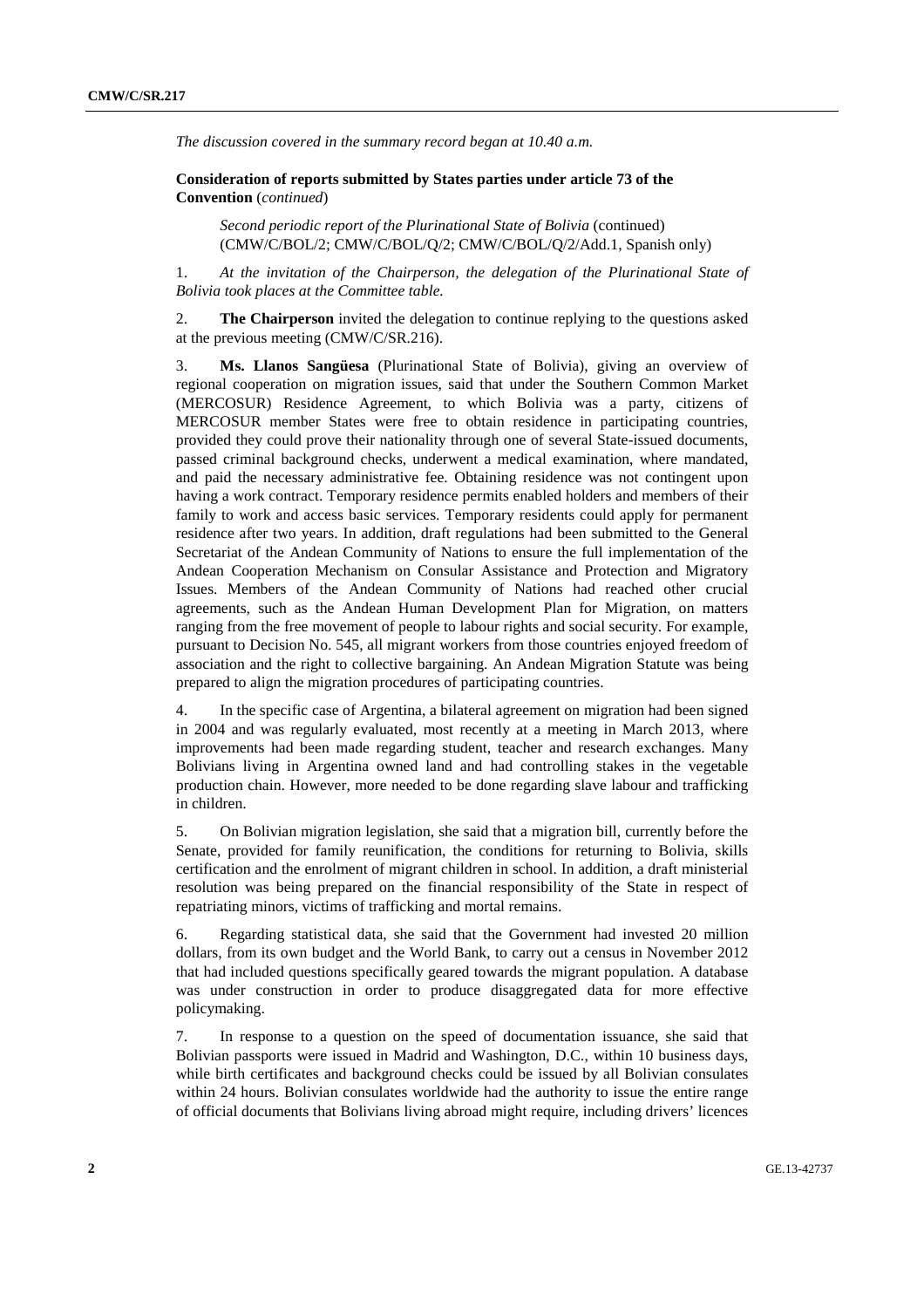and identity cards. The Government was working on an agreement with the Supreme Electoral Court regarding the biometric voter registration of Bolivians living abroad.

8. Concerning discrimination, she said that a deputy ministry for decolonization had been established under the Ministry of Culture in 2009 and was responsible for policies to prevent and eradicate racism and cultural intolerance. The deputy ministry had carried out activities with various segments of the population subject to rights violations, such as indigenous peoples, Afro-Bolivians, women, children, the elderly, prostitutes, female domestic workers, migrants, persons living with HIV/AIDS and members of the lesbian, gay, bisexual and transgender community. So far, the Directorate-General of Racism had not received any complaints of discrimination against migrant workers. However, an action plan on racism and discrimination had been designed and was in the process of being adopted. It included targeted research on vulnerable groups and addressed three focus areas, namely, access to services, employment and justice, cultural identity and public administration. A study had been conducted of the detention conditions of foreign women in three detention centres, resulting in better access to sexual and reproductive health services.

9. Regarding legal remedies for migrant workers, she said that under article 14 of the migration bill, foreign migrants who came to or settled in Bolivia, temporarily or definitively, were entitled to administrative and judicial protection and due process; organizations that defended migrants' rights and were registered with the Directorate-General of Migration had the authority to act on their behalf in administrative and judicial proceedings, while foreign migrants had the right to an interpreter in legal proceedings. Moreover, foreign nationals detained in Bolivia were entitled to consular services and assistance from the National Public Defence Service. Pursuant to the Constitution of 2009, the remit of the Ombudsman's Office had been expanded to include the monitoring, promotion and defence of human rights, including those of foreign nationals in Bolivia and Bolivians living abroad.

10. The National Migration Council, made up of the Cabinet, the Minister of Foreign Affairs, the Minister of Labour, Employment and Social Security and other relevant ministers, was responsible for coordinating government migration policy. In 2011–2012, four information sessions had been held on the International Convention on the Protection of the Rights of All Migrant Workers and Members of Their Families and Bolivian migration law.

11. **Mr. Cox Mayorga** (Plurinational State of Bolivia), giving an overview of efforts to disseminate labour migration laws, said that on 20 December 2012, the Ministry of Foreign Affairs had held a seminar entitled "Territory, Migration and the Indigenous Experience", at which participants had discussed the results of the first distance-learning course on migration issues for consular staff and government efforts in that domain. The commission on foreign policy and migrant protection of the Chamber of Deputies, in collaboration with civil society, had drafted the migration bill, which would provide for a permanent space for dialogue, training for public servants and a broad awareness-raising campaign via leaflets, seminars and radio and television programmes. The commission had also raised awareness of its work among migrant rights advocates and Bolivians living abroad. In November 2012, the Ministry of Justice, in conjunction with the Bolivian Chapter of Human Rights, Democracy and Development, had held a workshop for public servants on the obligations of the State regarding the human rights of migrants. For its part, the Directorate-General of Migration ran a communications unit responsible for providing information about the rights and obligations of migrants and about complaints mechanisms for victims of discrimination.

12. The Directorate-General of Consular Affairs operated a number of support programmes for Bolivians abroad, including schemes offering import tax exemptions on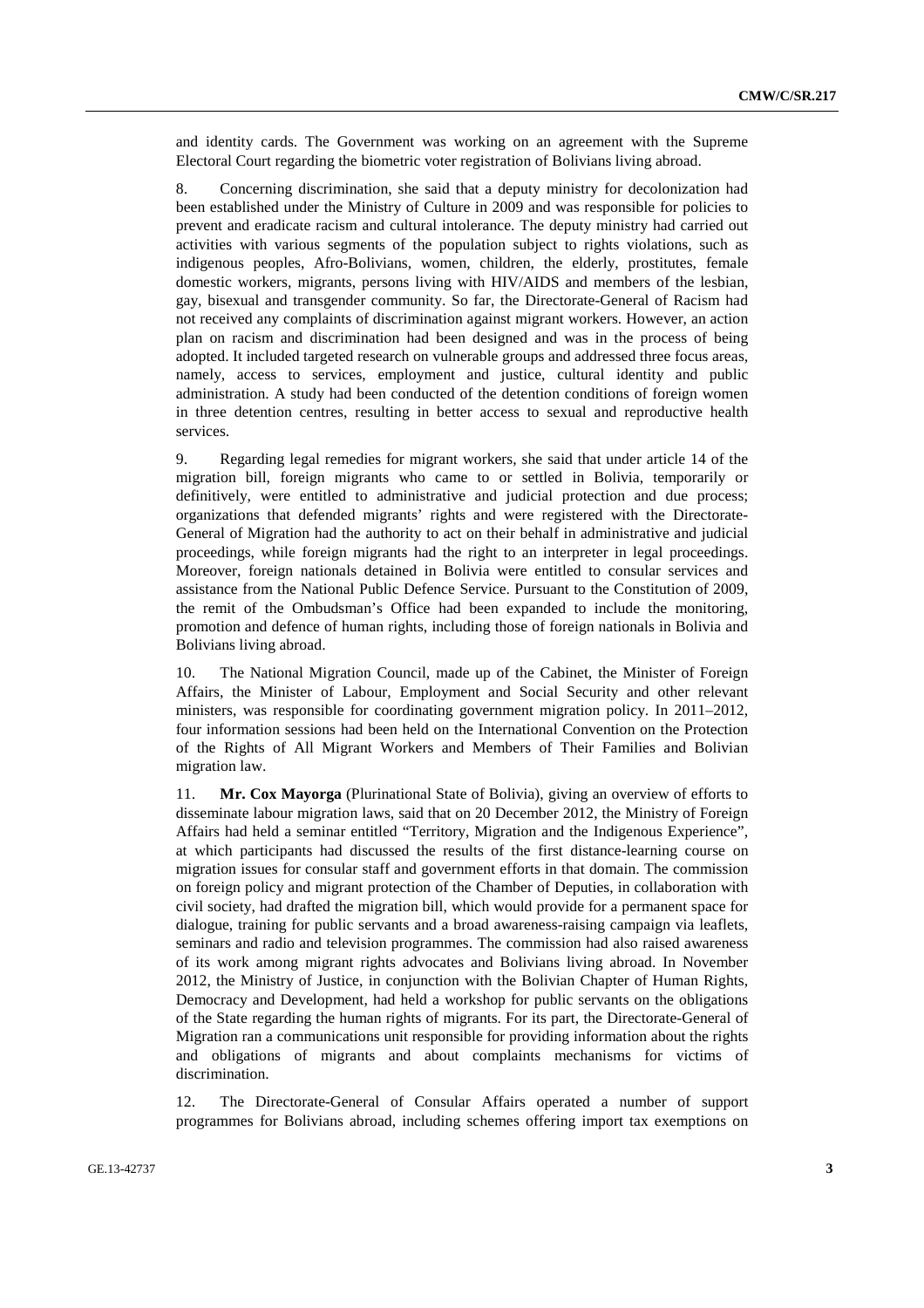household goods and business equipment designed to facilitate the social and economic reintegration of those wishing to return. A comprehensive return plan that would serve to guide all areas of Bolivian migration policy was in the drafting stages. In parallel, the Office of the Deputy Minister for Land Management was overseeing the implementation of a land distribution plan, known as the Productive Return Scheme, under which land could be allocated without charge to eligible returning Bolivians who wished to engage in agricultural activity. A voluntary return programme was also operated by the Bolivian office of the International Organization for Migration (IOM).

13. The migration bill did not authorize the detention of foreign nationals on immigration grounds and there were no migrant detention centres. The Directorate-General of Migration was permitted to confiscate personal identification documents only in cases of suspected falsification or forgery. Migration violations were treated as administrative, not criminal, offences and the maximum penalty was expulsion. Foreign nationals found in the relevant administrative proceedings to have committed migration irregularities were required to leave the country within 15 days. Expulsion orders could be appealed, although no such appeals had been lodged to date.

14. Foreign nationals wishing to work in Bolivia were able to obtain temporary residence status upon submission of a duly certified contract of employment. All workers registered with the Ministry of Labour were entitled to social security benefits, health insurance and fair and decent working conditions, irrespective of their nationality or the duration of their contracts. However, pursuant to domestic law employers were required to limit foreign nationals to no more than 15 per cent of their total workforce and to favour Bolivian nationals in recruitment decisions.

15. A new law against trafficking in human beings that was in line with the Palermo Protocol had been enacted in 2012. A comprehensive anti-trafficking policy was in the development stage and, pursuant to the new law, a national council had been established to assume responsibility for overseeing, approving, implementing and evaluating that policy. In addition, in 2011 the Ministry of Justice had signed agreements with the United Nations Children's Fund (UNICEF), IOM and the United Nations Office on Drugs and Crime (UNODC) for the implementation of a joint anti-trafficking programme within the framework of the United Nations Global Initiative to Combat Trafficking (UN.GIFT). The aim of that programme was to reduce trafficking to Argentina through increased border controls, to bring traffickers to justice and to improve care for victims – in 2011 the police had rescued 41 Bolivians who had been trafficked to Argentina. The Bolivian authorities were also working towards the agreement of bilateral anti-trafficking strategies with their Peruvian, Brazilian and Argentinean counterparts.

16. The Ministry of Justice had contributed to the preparation of a regional guide for the early detection of trafficking in Mercosur and associated States that called for informationsharing and coordinated action and, in conjunction with the Public Prosecution Service, had drawn up guidelines for the care of trafficking victims designed to standardize procedures and mechanisms nationwide. Support units for victims of violent crime had been established in all departmental capitals as of 2008 and, as of 2010, had been mandated also to care for victims of trafficking in human beings. Other recently introduced measures to assist victims and prevent revictimization included the use of Gesell chambers for taking statements and presenting evidence in advance of judicial proceedings and the creation of a Directorate for Victim and Witness Protection within the Public Prosecution Service.

17. **The Chairperson**, speaking as a member of the Committee, asked the delegation to explain: what was meant by the terms "right to mobility without residence" and "circular migration" in the Bolivian context; whether the migrant workers concerned were mainly cross-border workers; and whether transferability of rights was guaranteed to those classified as "circular migrants". He would also like to know: how the fact that overseas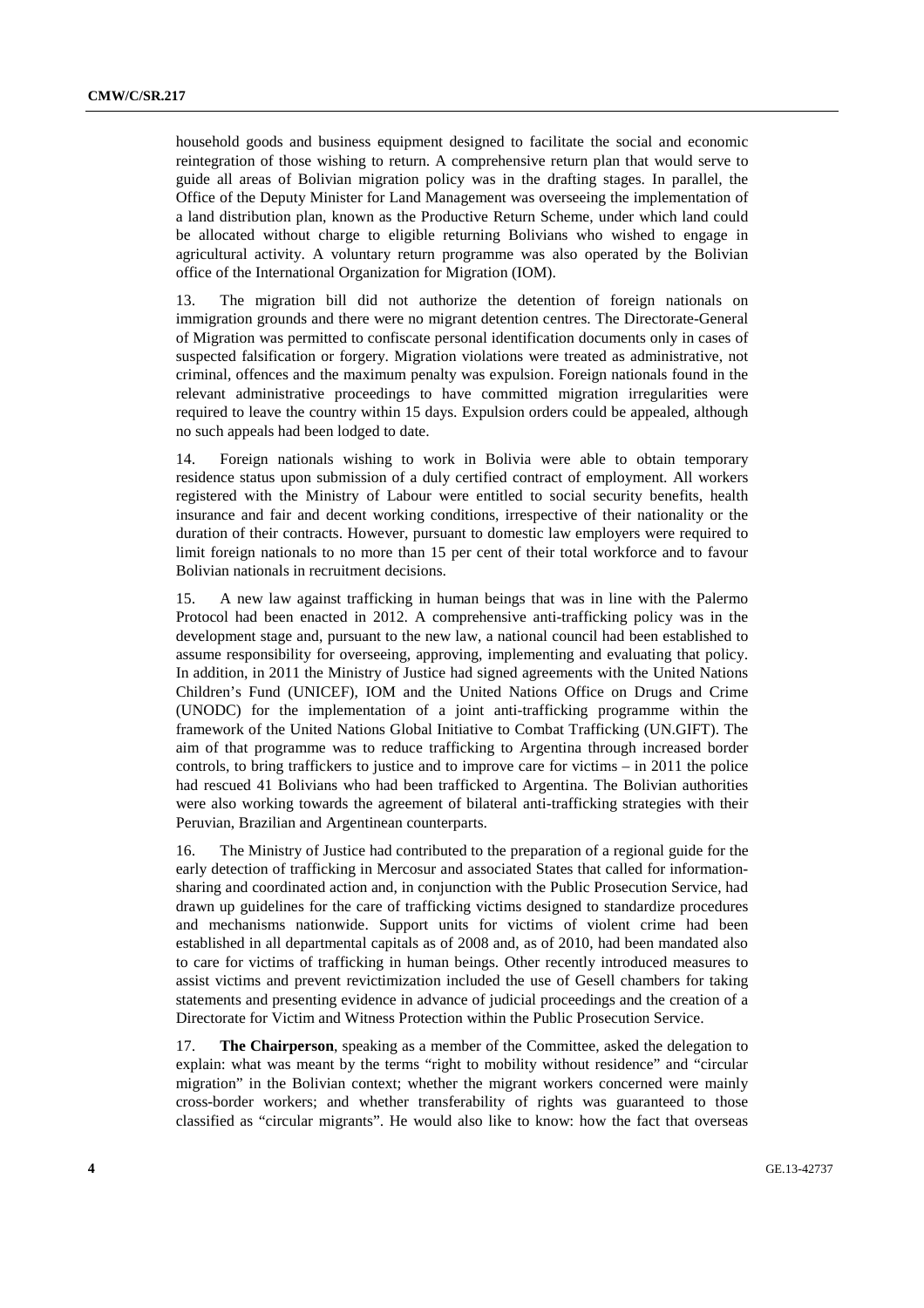consulates were able to issue administrative documents to Bolivian migrants abroad served to safeguard their rights; how it was possible, as the State party claimed, to guarantee that all Bolivians abroad had the requisite papers and underwent the necessary regularization processes; whether Bolivians abroad and foreign nationals in Bolivia were entitled to social security and pension benefits, whether those benefits were contributory and how they were accessed; why the plan for combating racism and discrimination was described as "plurinational" and whether it covered migrants alone or the entire population; what specific tasks the Ombudsman's Office carried out on behalf of migrants; and whether any references to international instruments in general and the Convention in particular could be found in Bolivian case law.

18. With regard to the Productive Return Scheme, he would like to know: whether the aim of Government policy was to encourage all migrant workers to return or only the most vulnerable; whether the scheme was linked to public land management strategy; and what percentage of the total land managed by the Office of the Deputy Minister for Land Management had been earmarked for the scheme.

19. Given that migrants in an irregular situation were apparently not placed in detention centres, he asked how the authorities ensured that those subject to expulsion orders left the country within the allotted 15-day period. Were they held in custody during that time? Furthermore, how was it possible to bring an effective appeal against an order within such a short period? Lastly, he asked whether the new anti-trafficking legislation referred to earlier was specific to trafficking for the purposes of labour exploitation or covered all aspects of trafficking in human beings.

20. **Mr. Carrión Mena** asked how the Government ensured effective management and coordination of migration-related measures and programmes given the considerable number of State institutions and agencies working in the field of migration. He would also like to know: what the State party was doing to combat the discrimination reportedly suffered by nationals of Peru, Brazil and Colombia in Bolivia and also by members of indigenous communities living in border regions; why, despite the many reported cases of violations of migrant workers' rights, only a handful had been taken to court; whether international smuggling activity of the type practised by the notorious Coyotes was a frequent phenomenon in Bolivia and, if so, what the authorities were doing to combat that criminal activity; and, lastly, how many or approximately what percentage of Bolivian migrants were returning, especially from Europe, and from Spain in particular, and what practical measures had been adopted to ensure that work was available for them upon their return.

*The meeting was suspended at 12.05 p.m. and resumed at 12.30 p.m.* 

21. **Mr. Cox Mayorga** (Plurinational State of Bolivia) said that the State party was working to ensure that all Bolivian nationals living abroad were provided with proper identity documents. The Government was unaware of how many of the State party's legal emigrants had access to social security in host countries. State-owned land had been set aside to meet potential demand for farmland from Bolivian returnees. No statistics were available on the number of nationals who had received such plots of land to date.

22. The State party's national action plan to combat racism for 2012–2015 was especially aimed at eradicating xenophobia and would lead to the mainstreaming of policy on racism and other forms of discrimination in State institutions. Although immigrants in an irregular situation in the State party were kept under surveillance, they could be held in detention only if suspected of having committed an offence. In such cases, they were placed in pretrial detention.

23. Under the new Constitution, the Ombudsman's Office dealt with complaints of violations by Government institutions of the rights of migrant workers. Other administrative mechanisms and appeal procedures enabled migrant workers to lodge